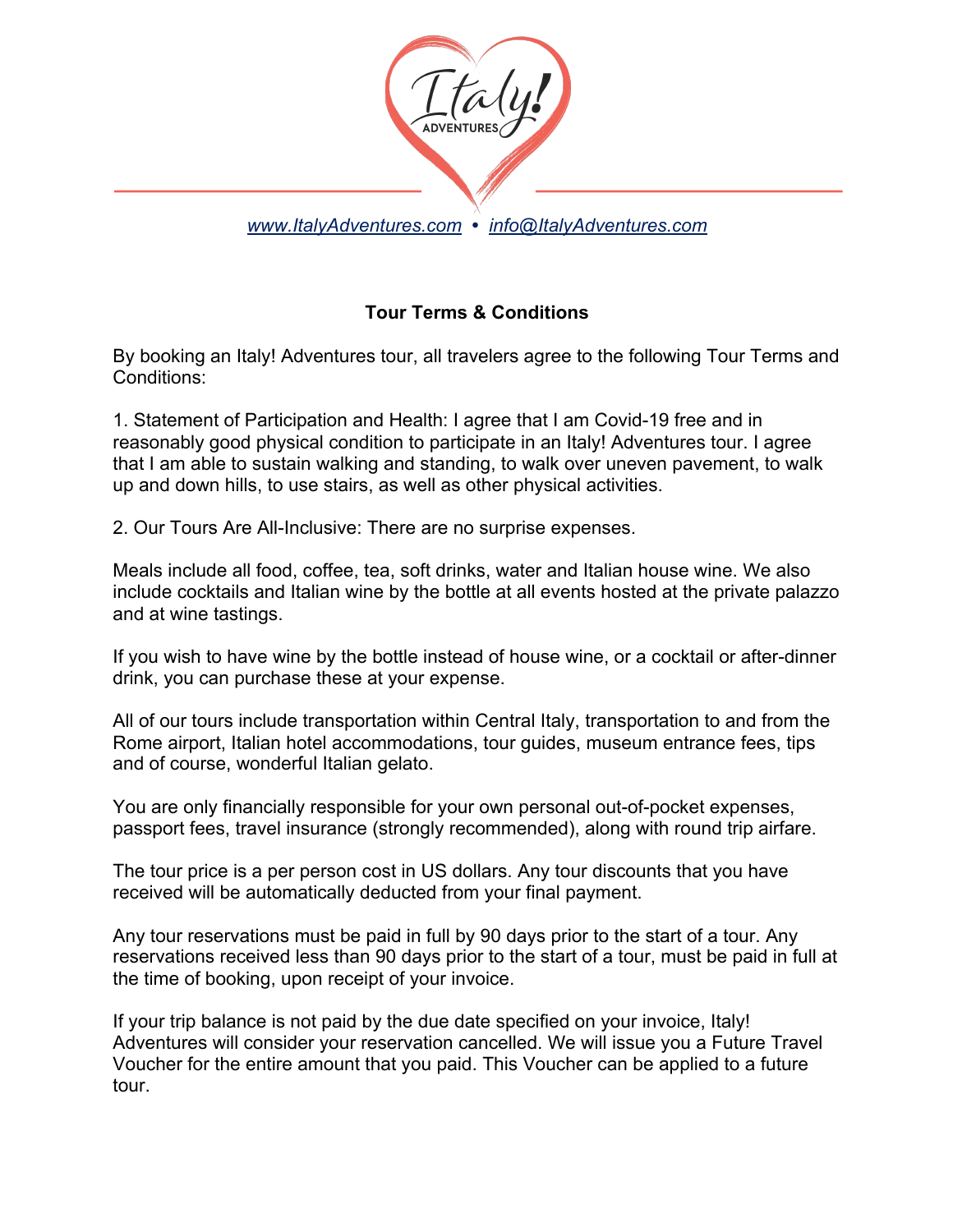Tour Terms & Conditions Page Two

3. Airport Pick-Up: If your flight is delayed, you do not need to worry. There is no transportation surcharge if your flight is delayed 4 hours or less. If you miss a specified pick-up time for a period of time between 4-to-10 hours after your scheduled arrival time due to a delayed, cancelled, or missed airline flight for any reason, the driver will wait for you at the airport. In this case, you will incur a transportation surcharge of \$195 per group of travelers to be paid the next day after arrival in Italy. Trip cancellation insurance is invaluable and may cover some or all of these expenses.

4. Cancelling A Tour

Italy! Adventures does not assess any cancellation fees.

If you decide to cancel your reservation less than 90 days prior to the start of our tour, for any reason, including, but not limited to medical reasons, family emergencies or personal issues, Italy! Adventures will issue you a Future Travel Voucher.

The Future Travel Voucher is valid for two years and can be applied to any future available Italy! Adventures tour.

The balance of the amount you paid will be refunded to you according to the following schedule:

| <b>Number of Days Prior</b>  | <b>Value Of Future Travel</b> | <b>Amount Refunded</b>   |
|------------------------------|-------------------------------|--------------------------|
| <b>To Start Date Of Tour</b> | <b>Voucher Per Person</b>     | <b>Per Person</b>        |
| 90 Days Or More              | None                          | All That You Paid        |
| 31 Days To 89 Days           | \$500                         | Amount Paid Less \$500   |
| 15 Days To 30 Days           | \$1,500                       | Amount Paid Less \$1,500 |
| 14 Days Or Less              | \$3,000                       | Amount Paid Less \$3,000 |

In addition, any person who is issued a Future Travel Voucher will have First Priority for a future tour when rebooking.

Covid-19 Risk-Free Booking Policy. Customer health and safety is our number one priority. If you or anyone in your group gets Covid-19 within 30 days of the start of your tour, we will give you a full refund. Just email us a copy of the positive test result and we will refund all of the money that you paid.

In order to cancel your tour reservation, you must:

- A. Send us a cancellation email at: info@italyadventures.com **OR**
- B. Notify us by phone by calling us in the USA at 317-634-5319.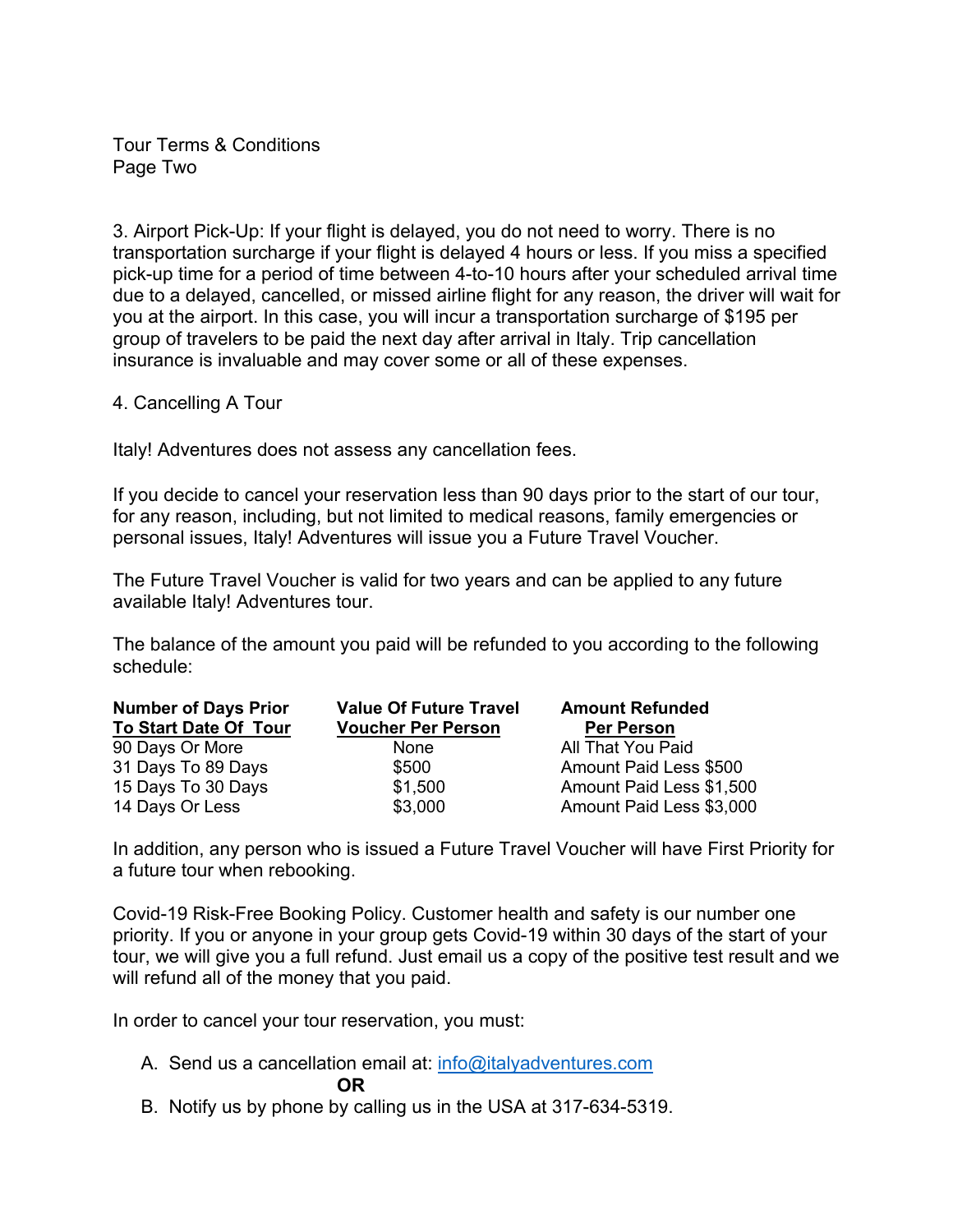Tour Terms & Conditions Page Three

Please note that Italy! Adventures must confirm receipt of your email or phone call in order for the cancellation to be effective.

We will confirm receipt of your cancellation in writing by email. You will receive -- either a refund or a refund and a Future Travel Voucher -- after receiving a confirmation of your tour cancellation.

Italy! Adventures reserves the right to cancel a tour for any reason. In the highly unlikely event that a cancellation occurs, all payments will be fully refunded. All of our cancellation terms and conditions apply when booking a tour with Italy! Adventures and cancelling a tour.

5. Liability Waver and Assumption of Risk: Italy! Adventures makes every effort to ensure safety during all of our tours but we cannot control each and every aspect for every tour. For this reason, you are responsible for your own behavior and safety. This includes:

- You are responsible for choosing the appropriate tour based on your personal abilities, health and fitness.
- Italy! Adventures is not responsible for your baggage or personal effects.
- Italy! Adventures occasionally makes use of products and services provided by a variety of independent contractors for tours. Italy! Adventures makes a reasonable effort to ensure the reputation of each service provider. Italy! Adventures is not responsible or liable for the gross negligence, injury, accident, or intentional acts committed by any service provider or other third party.
- You acknowledge that you have voluntarily chosen to book your tour with Italy! Adventures. You are in good health, and suffer no physical or mental condition that would make you especially susceptible to injury or disability while participating on a tour. You assume all risk associated with travel in Italy including Acts of God and weather, accidents and transportation delays. Each traveler understands that they are assuming all risks associated with various tour activities including illness, physical injuries, altitude, alcohol consumption, physical exertion, disease and sporting activities.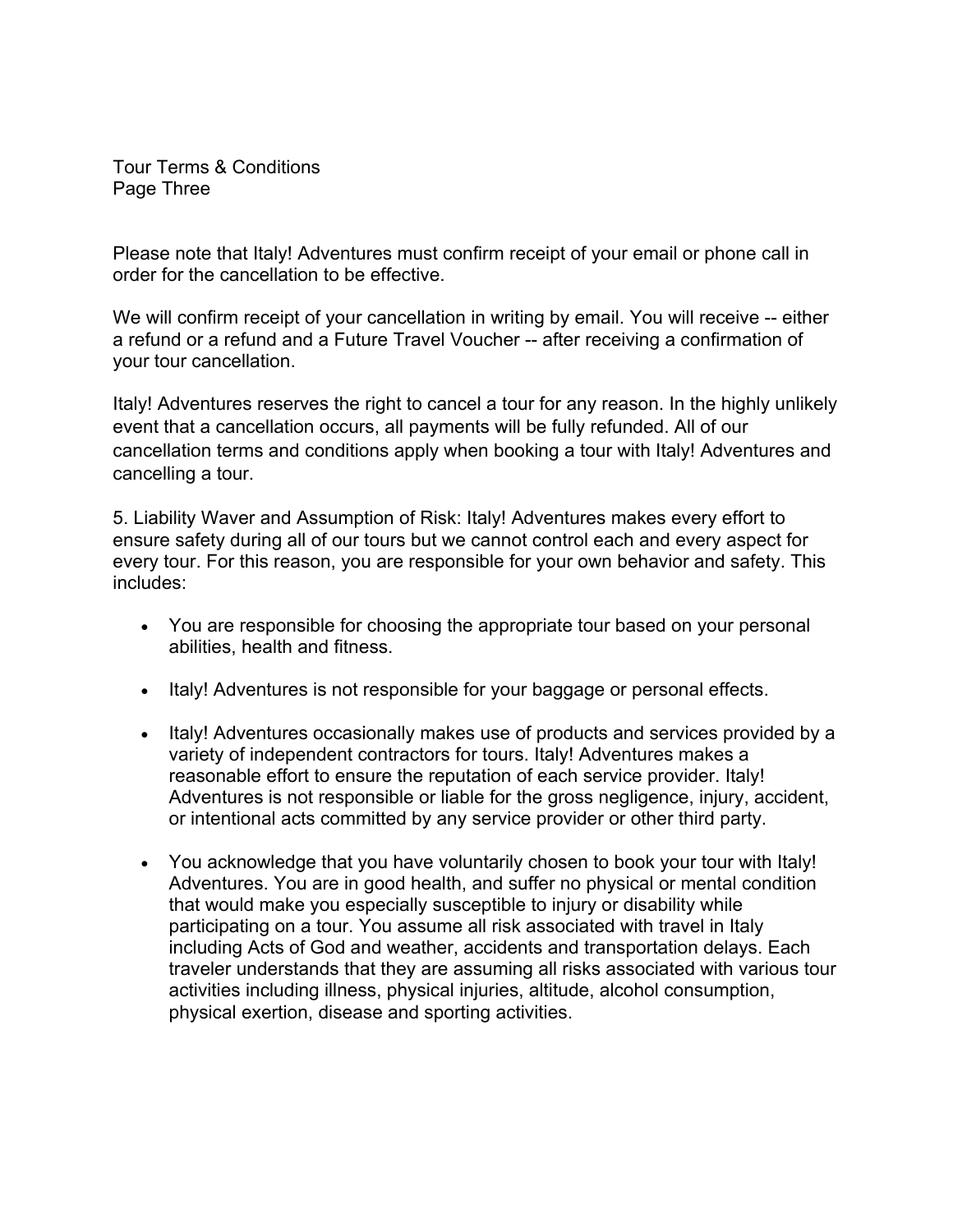Tour Terms & Conditions Page Four

Liability Waver and Assumption of Risk – Continued

- You are ultimately responsible for your own personal health and well-being including: dietary concerns and for taking necessary medications such as those for chronic conditions, and/or allergies to foods, insects, etc. You consent and acknowledge that if you need any emergency medical services during a given tour -- as a result of an illness or accident that arises during your tour -- that you are personally financially liable for any medical or legal bills that may result. You also agree to notify Italy! Adventures in writing if you are injured prior to, during, or after a tour in Italy or if you have a condition for which emergency medical personnel should be informed. Italy! Adventures and its agents are not legally obligated to act on this information in any way.
- Italy! Adventures reserves the right to accept, remove, or decline any traveler who is participating in a tour, at any time, for any reason. In such case, a refund equal to the actual cost of unused services will be remitted and this is the limit of Italy! Adventures' responsibility.
- All travelers agree to follow Italian laws and regulations. Additionally, all services and accommodations we provide are subject to these laws and regulations. Italy! Adventures LLC is officially registered in the State of Indiana in the US. All parties agree that any disputes will be litigated or mediated in the jurisdiction of the State of Indiana in Indianapolis.
- All cancellation terms and conditions apply when booking a tour with Italy! Adventures.
- Italy! Adventures and their associates reserve the right to take photographic or video records and may use such for promotional and/or commercial purposes.
- Finally, unforeseen events may occur beyond the immediate control of Italy! Adventures including flight/train/boat/other transportation cancellations, or unexpected schedule changes. Italy! Adventures is not responsible for such uncontrolled or unanticipated changes or costs. However, you may be able to recoup such costs if you purchase Travel Insurance.